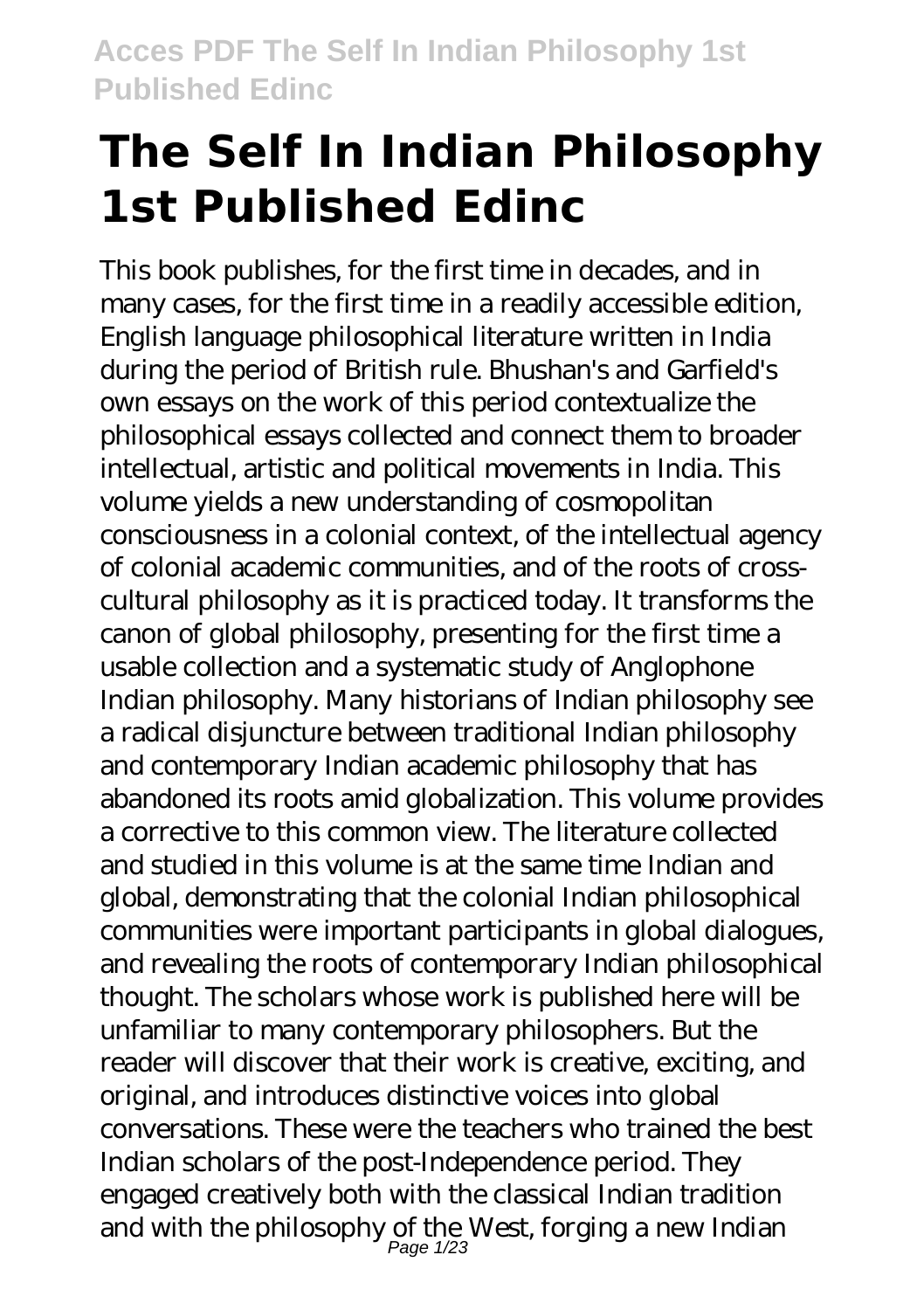philosophical idiom to which contemporary Indian and global philosophy are indebted.

Focusing on the rich and variegated cluster of Indic philosophical traditions as they developed from the late Vedic period up to the pre-modern period, this book offers an understanding, according to each school, of the nature of free will and agency.

Today most scientists and philosophers have come to regard the notion of the self as a kind of illusion, as a theoretical construct similar to the notion we have of the center of gravity. There are two reasons for this phenomenon: the first is due to the view propagated by the empirical sciences that all things in the universe, including the presence of consciousness, can be explained solely from physical causes; and the second is due to the philosophical arguments marshaled against substance ontology by David Hume and Emmanuel Kant and the consequent discarding of the idea of self as substance. This book confronts both these views – in two separate parts of the book - and shows them to be untenable. It provides a fresh proof of the self s existence by demonstrating that the goal-oriented actions of living beings cannot be explained solely through the laws of physics and that these actions point to a unique power possessed by the self,known in Indian philosophy as kriyashakti. This proof, along with the Direct Perception Theory presented by the author in his ground-breaking first book

Natural Realism and Contact Theory of Perception', effectively dismantles the idea that the physical universe forms a causal closure and open the doors to a domain of knowledge beyond empirical science.

East meets West in this fascinating exploration of conceptions of personal identity in Indian philosophy and modern Euro-American psychology. Author Anand Paranjpe considers these two distinct traditions with regard to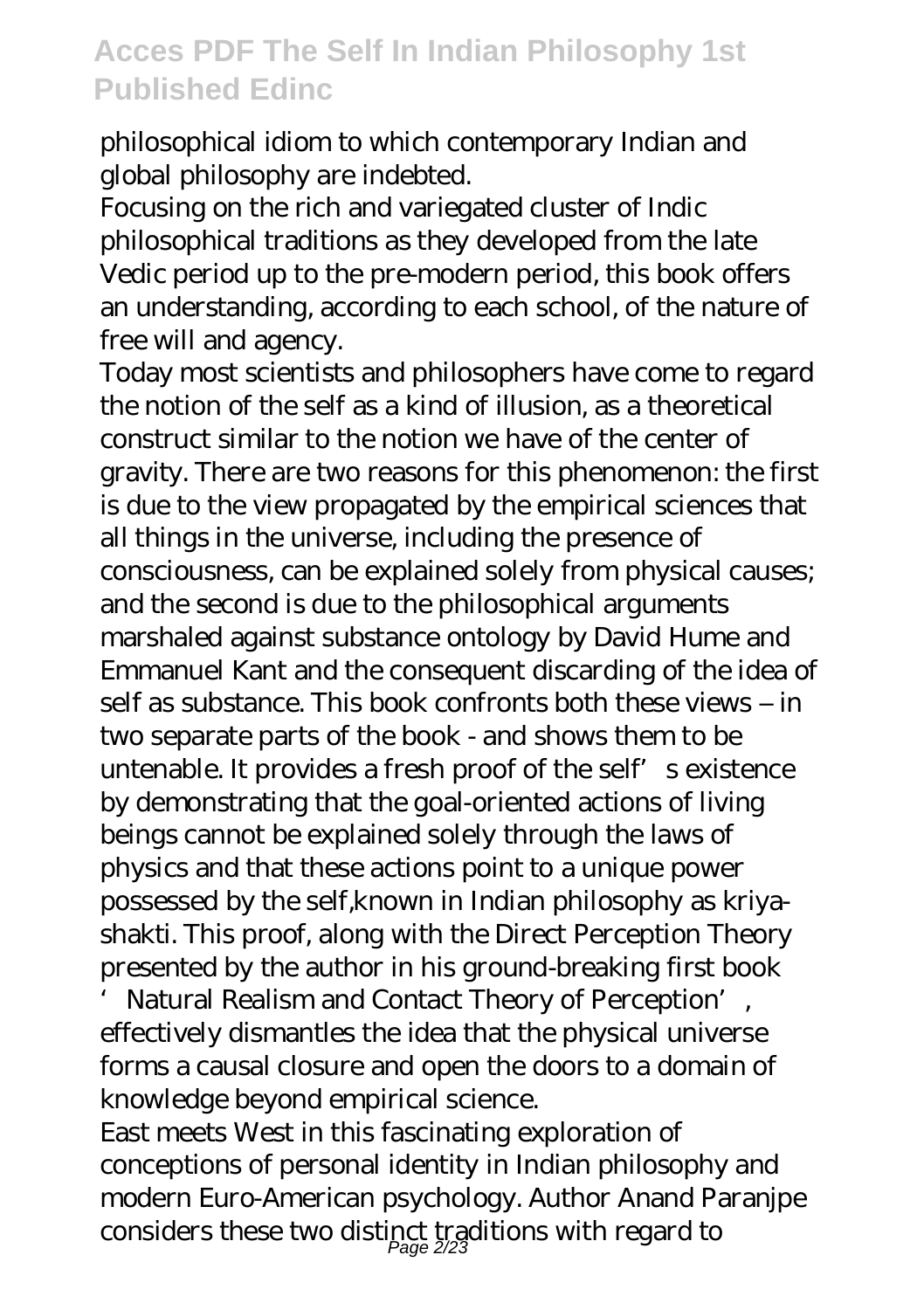historical, disciplinary, and cultural `gaps' in the study of the self, and in the context of such theoretical perspectives as univocalism, relativism, and pluralism. The text includes a comparison of ideas on self as represented by two eminent thinkers-Erik H. Erikson for the Western view, and Advaita Vedanta for the Indian. Classical Indian Philosophy

East and West

The Self in Indian Philosophy

The Self

Direct Awareness of the Self

Indian Philosophy

*This book examines the theory of consciousness developed by the school of Recognition, an Indian philosophical tradition that thrived around the tenth c. CE in Kashmir, and argues that consciousness has a linguistic nature. It situates the doctrines of the tradition within the broader Indian philosophical context and establishes connections with the contemporary analytic debate. The book focuses on Utpaladeva and Abhinavagupta (tenth c. CE), two Hindu intellectuals belonging to the school of Recognition, Pratyabhijñ? in Sanskrit. It argues that these authors promoted ideas that bear a strong resemblance with contemporary 'higher–order theories' of consciousness. In addition, the book explores the relationship between the thinkers of the school of Recognition and the thought of the*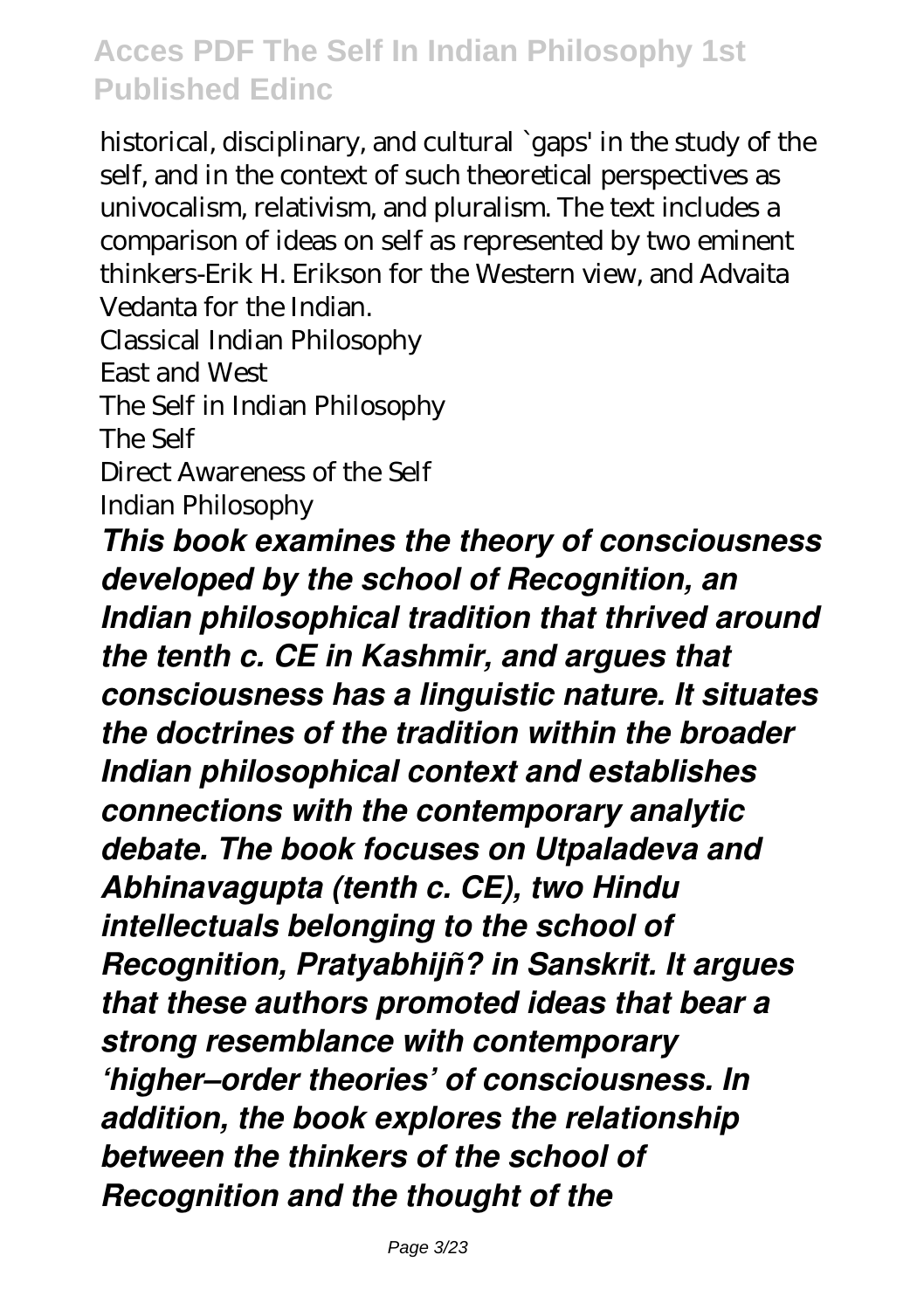*grammarian/philosopher Bhart?hari (fifth c. CE). The book bridges a gap that still exists between scholars engaged with Western traditions and Sanskrit specialists focused on textual materials. In doing so, the author uses concepts from contemporary philosophy of mind to illustrate the Indian arguments and an interdisciplinary approach with abundant reference to the original sources. Offering fresh information to historians of Indian thought, the book will also be of interest to academics working on Non-Western Philosophy, Comparative Philosophy, Indian Philosophy, Religion, Hinduism, Tantric Studies and South Asian Studies.*

*This new and revised edition provides a comprehensive dictionary of Indian*

*philosophical terms. Terms are provided in both devanagari and roman transliteration along with their English translations.*

*Jonardon Ganeri presents a ground-breaking study of selfhood, drawing on Indian theories of consciousness and mind. He explores the notion of embodiment and the centrality of the emotions to the self, and shows how to harmonize the idea of the first-person perspective with a naturalist worldview which encompasses the normative. The debates between various Buddhist and Hindu philosophical systems about the existence, definition and nature of self, occupy a* Page 4/23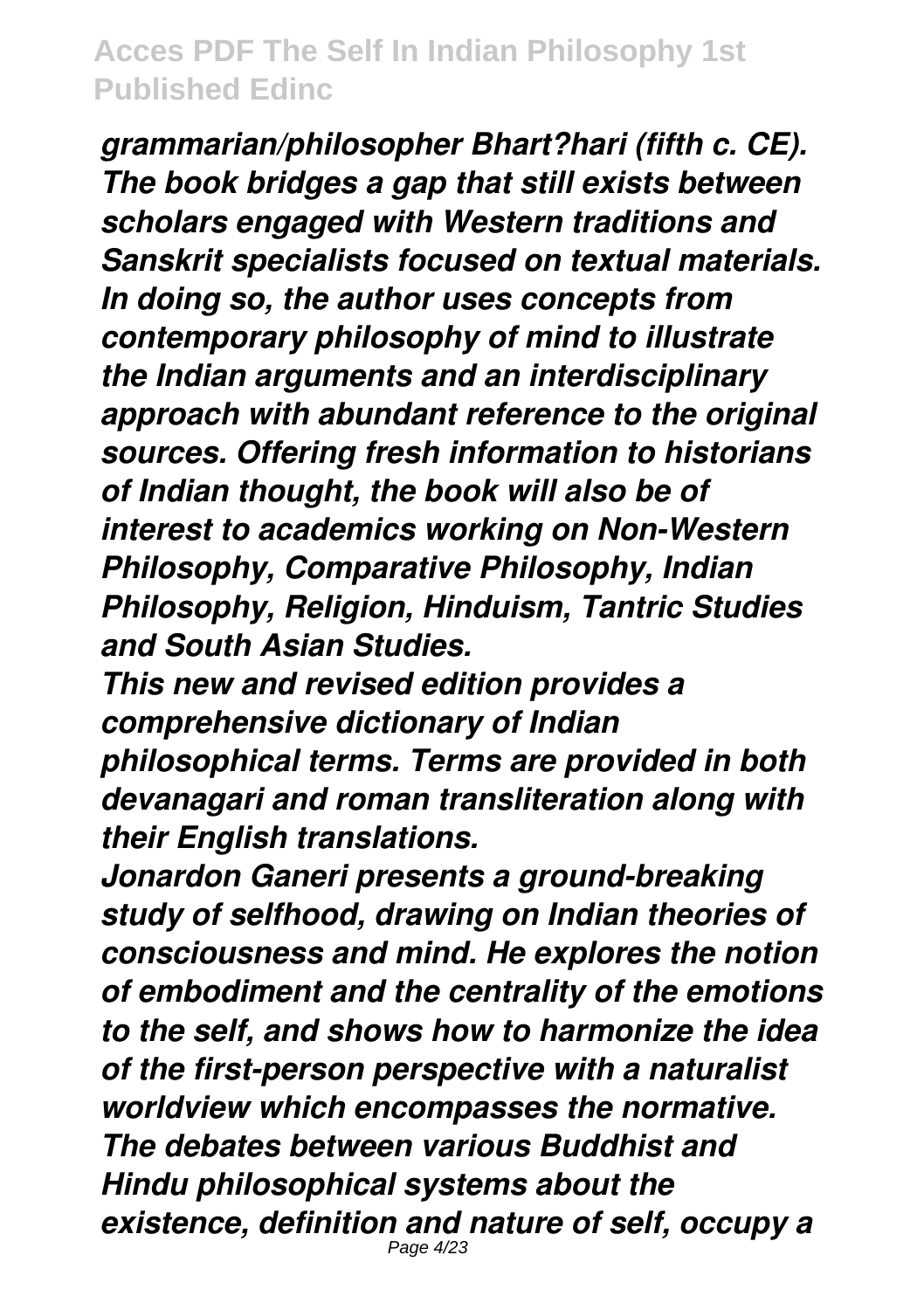*central place in the history of Indian philosophy and religion. These debates concern various issues: what 'self' means, whether the self can be said to exist at all, arguments that can substantiate any position on this question, how the ordinary reality of individual persons can be explained, and the consequences of each position. At a time when comparable issues are at the forefront of contemporary Western philosophy, in both analytic and continental traditions (as well as in their interaction), these classical and medieval Indian debates widen and globalise such discussions. This book brings to a wider audience the sophisticated range of positions held by various systems of thought in classical India.*

*Border, Self and the Other Self, Society, and Value The Advaita Doctrine of 'Awareness Only' From Vasubandhu to Caitanya Hindu and Buddhist Ideas in Dialogue Self and No-Self*

*"Tracing the development of Indian philosophy as a single tradition of thought, these two volumes provide a classical exposition of Indian thought. The author showcases ancient philosophical texts and relates them to contemporary issues of philosophy and religion. He presents the essential meaning and significance of individual texts and* Page 5/23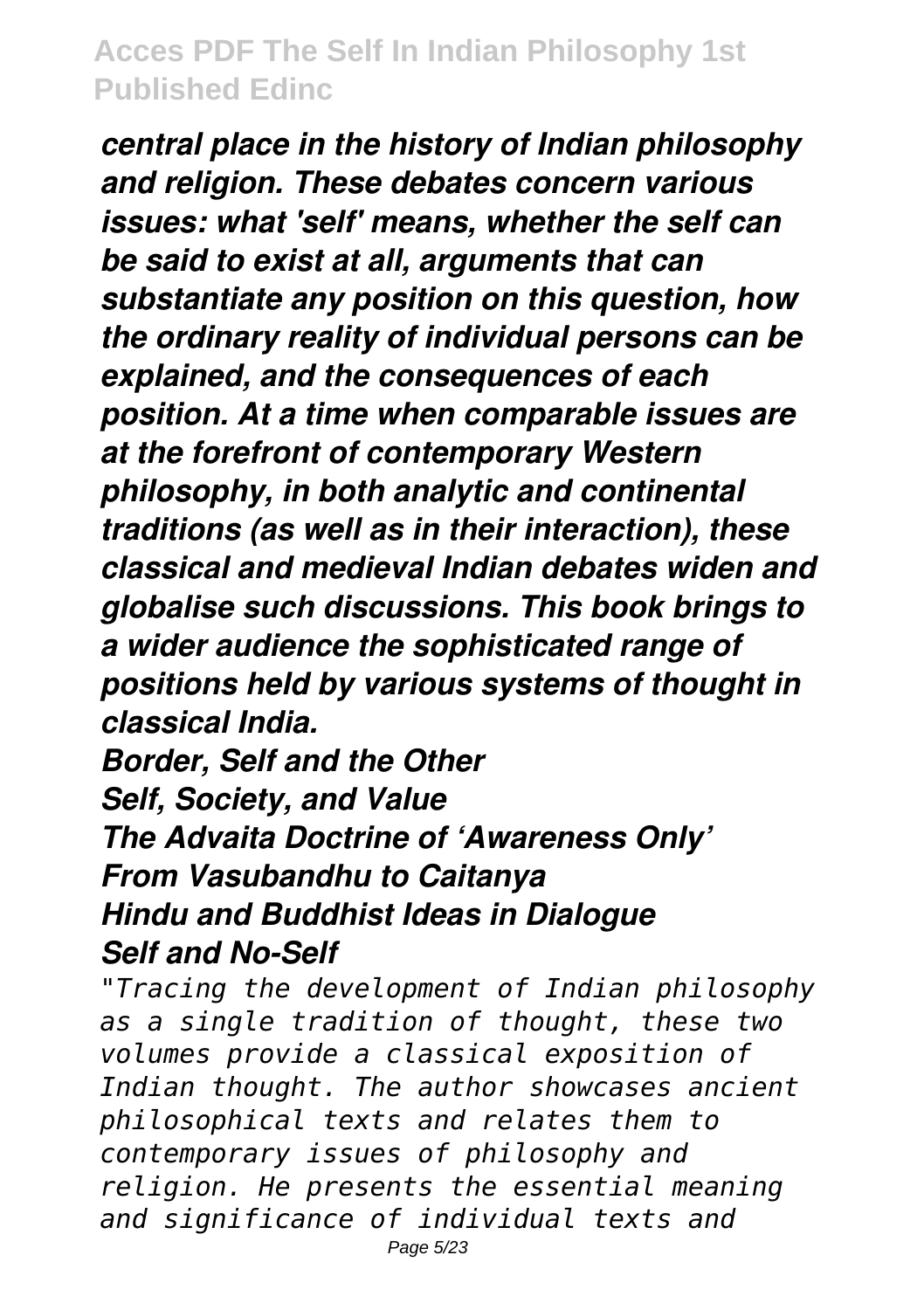*philosophies and also draws parallels between Indian and western philosophical traditions. The first volume covers the Vedic and Epic periods, including expositions on the hymns of the Rig-Veda, the Upanishads, Jainism, Buddhism, and the theism of the Bhagvadgita. The second investigates the six Brahmanical philosophical systems, the theism of Ramanuja, Saiva ethics, metaphysicas and literature, and the theism of the later Vaishnavas." "This second edition, with a new Introduction by eminent philosopher, J.N. Mohanty, underlines the continuing relevance of the two volumes and the philosophic tradition they represent. Lucidly written, these books will form essential reading for students, teachers, scholars of Indian philosophy as well as general reader interested in the development and growth of Indian thought."--Jacket. In this book, Shlomo Biderman examines the views, outlooks, and attitudes of two distinct cultures: the West and classical India. He turns to a rich and varied collection of primary sources: the Rg Veda, the Upanishads, and texts by the Buddhist philosophers Någårjuna and Vasubandhu, among others. In studying the West, Biderman considers the Bible and its commentaries, the writings of such philosophers as Plato, Descartes, Berkeley, Kant, and Derrida, and the literature of Kafka, Melville, and Orwell. Additional sources are Mozart's Don Giovanni and seminal films like Ingmar* Page 6/23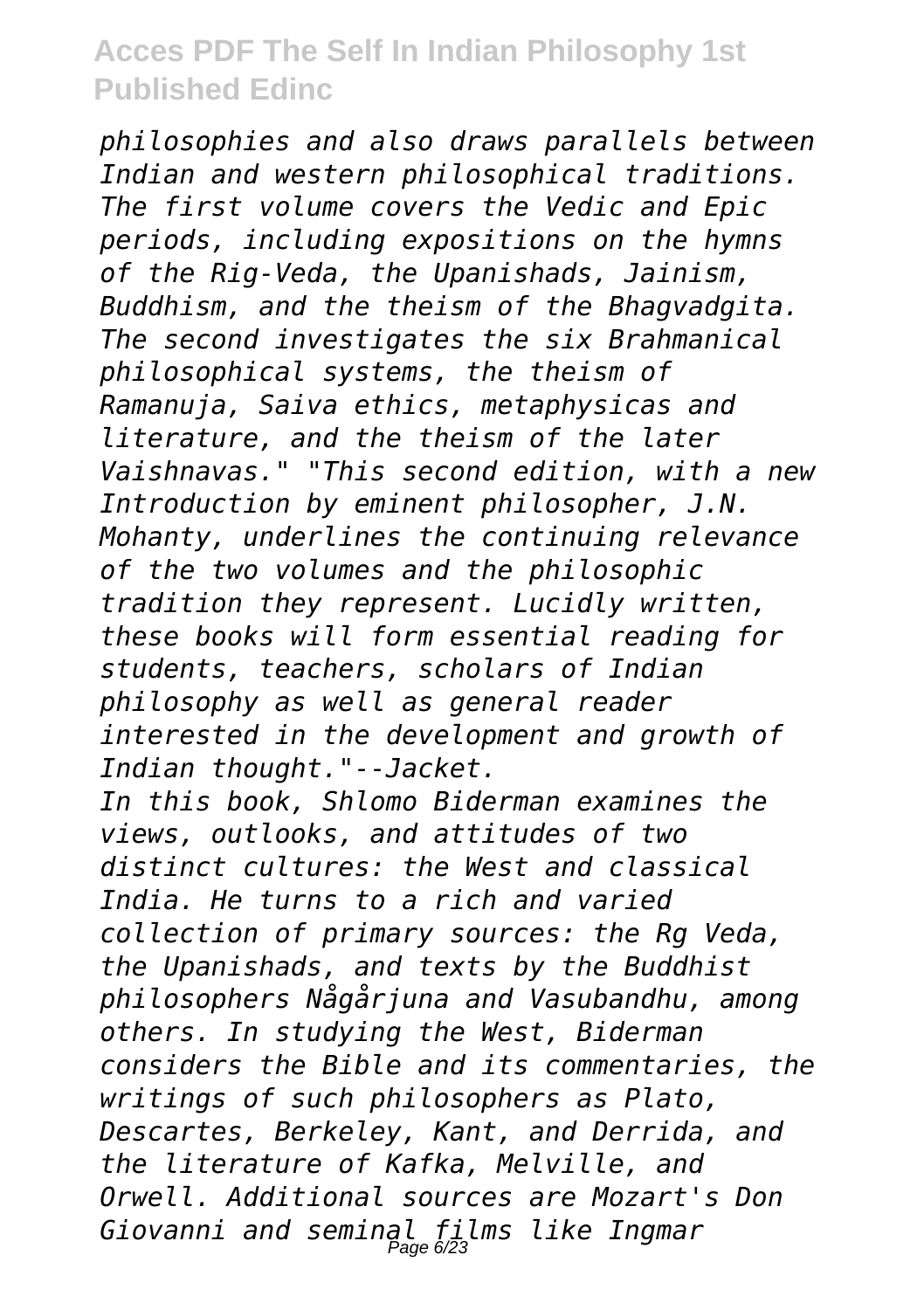*Bergman's Persona. Biderman uses concrete examples from religion and literature to illustrate the formal aspects of the philosophical problems of transcendence, language, selfhood, and the external world and then demonstrates their plausibility in actual situations. Though his method of analysis is comparative, Biderman does not adopt the disinterested stance of an "ideal" spectator. Rather, Biderman approaches ancient Indian thought and culture from a Western philosophical standpoint to uncover cultural presuppositions that can be difficult to expose from within the culture in question. The result is a fascinating landmark in the study of Indian and Western thought. Through his comparative prism, Biderman explores the most basic ideas underlying human culture, and his investigation not only sheds light on India's philosophical traditions but also facilitates a deeper understanding of our own. Written by an international assembly of leading philosophers, this volume offers students, teachers and general readers a rich and sophisticated introduction to the major non-Western philosophical traditions particularly Chinese, Indian, Buddhist and Islamic philosophies. African and Polynesian thinking are also covered by way of historical and contemporary survey articles.The text is organized around a series of central topics concerning conceptions of reality and divinity, of* Page 7/23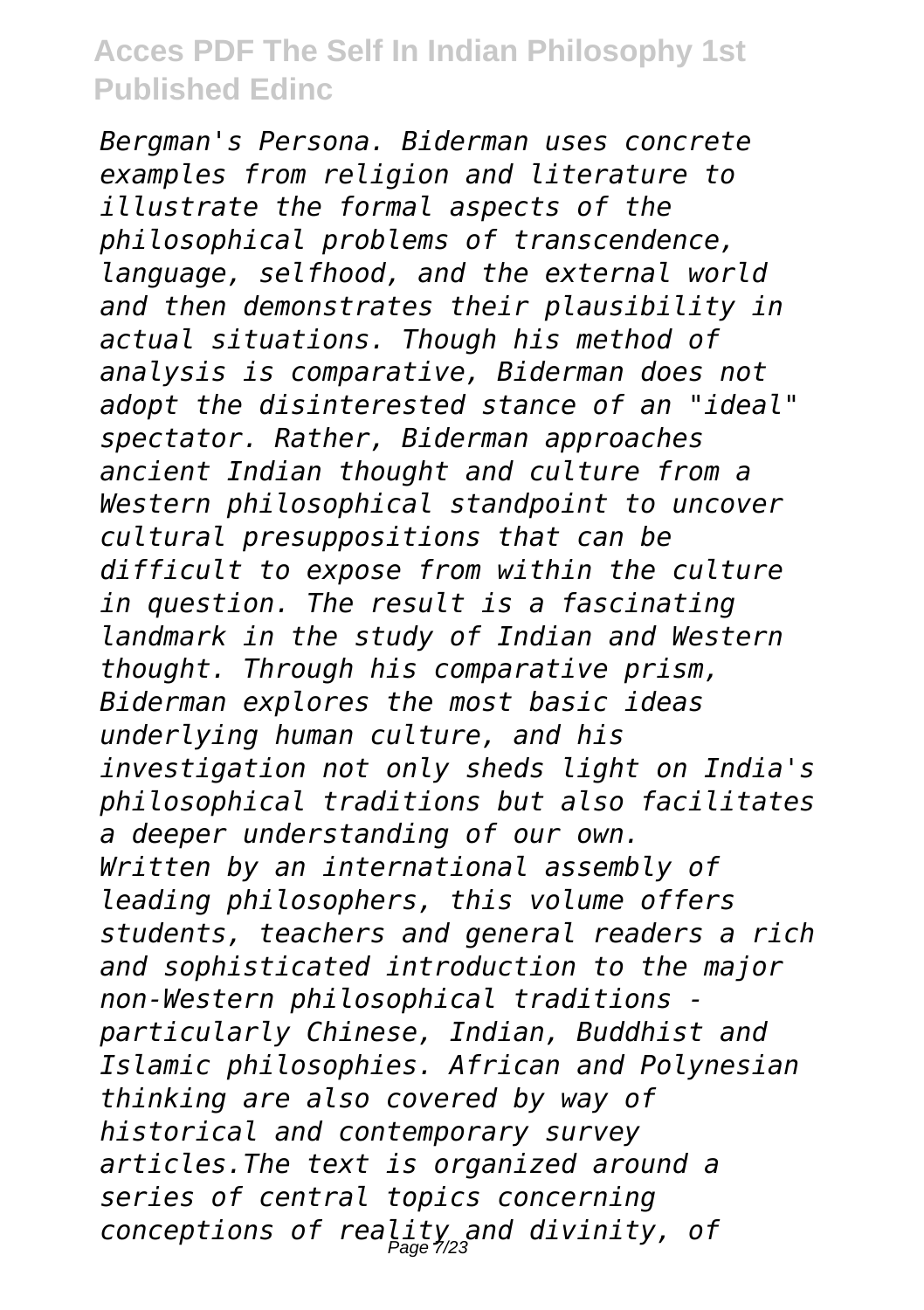*causality, of truth, of the nature of rationality, of selfhood, of humankind and nature, of the good, of aesthetic values, and of social and political ideals. Outstanding scholars present essays that articulate the distinctive ways in which these specific problems have been formulated and addressed in the non-Western traditions against the background of their varied historical and cultural presuppositions.*

*This volume offers a selection of insights into Indian religious and philosophical ideas in general, and Sankara's philosophy in particular. It begins with a description of the historical background and significance of the various schools of religious philosophy in India, as well as a concise treatment of pertinent philosophical terms and doctrines. The text provides an accessible translation that offers guidance on how to approach Sankara and Advaita Vedanta tradition and which aims to capture the spirit and essence of Sankara. The result is a solid contribution to the understanding of this literature in the development of Indian religious philosophy. Major Aspects of Indian Philosophy From Renaissance to Independence A Companion to World Philosophies An Analytical Study of the Nature of the Self as Revealed in the Upanishads Indian Perspectives on Consciousness, Language and Self Neti, neti; the Search for the Ultimate* Page 8/23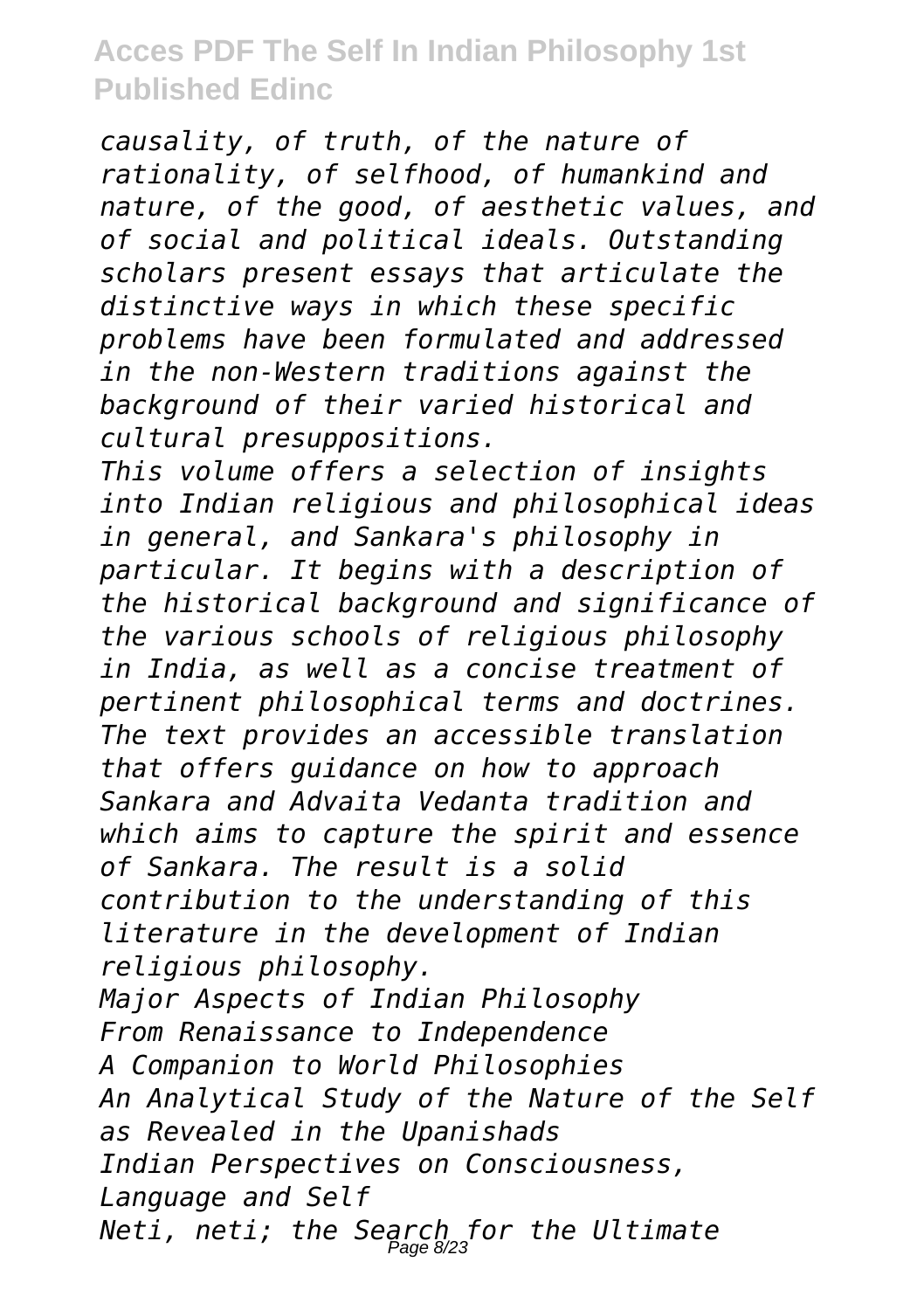#### *Principle in the Vedic Upanisads*

This book focuses on the analysis of pure consciousness as found in Advaita Vedanta, one of the main schools of Indian philosophy. According to this tradition, reality is identified as Brahman, the world is considered illusory, and the individual self is identified with the absolute reality. Advaitins have various approaches to defend this argument, the central one being the doctrine of 'awareness only' (cinmatra). Following this stream of argument, what consciousness grasps immediately is consciousness itself, and the notions of subject and object arise due to ignorance. This doctrine categorically rejects the plurality of individual selves and the reality of objects of perception. Timalsina analyzes the nature of consciousness as understood in Advaita. He first explores the nature of reality and pure consciousness, and then moves on to analyze ignorance as propounded in Advaita. He then presents Advaita arguments against the definitions of 'object' of cognition found in various other schools of Indian philosophy. In this process, the positions of two rival philosophical schools of Advaita and Madhva Vedanta are explored in order to examine the exchange between these two schools. The final section of the book contrasts the Yogacara and Advaita understandings of consciousness. Written lucidly and clearly, this book reveals the depth and implications of Indian metaphysics and argument. It will be of interest to scholars of Indian philosophy and Religious Studies.

The History of Indian Philosophy is a comprehensive and Page 9/23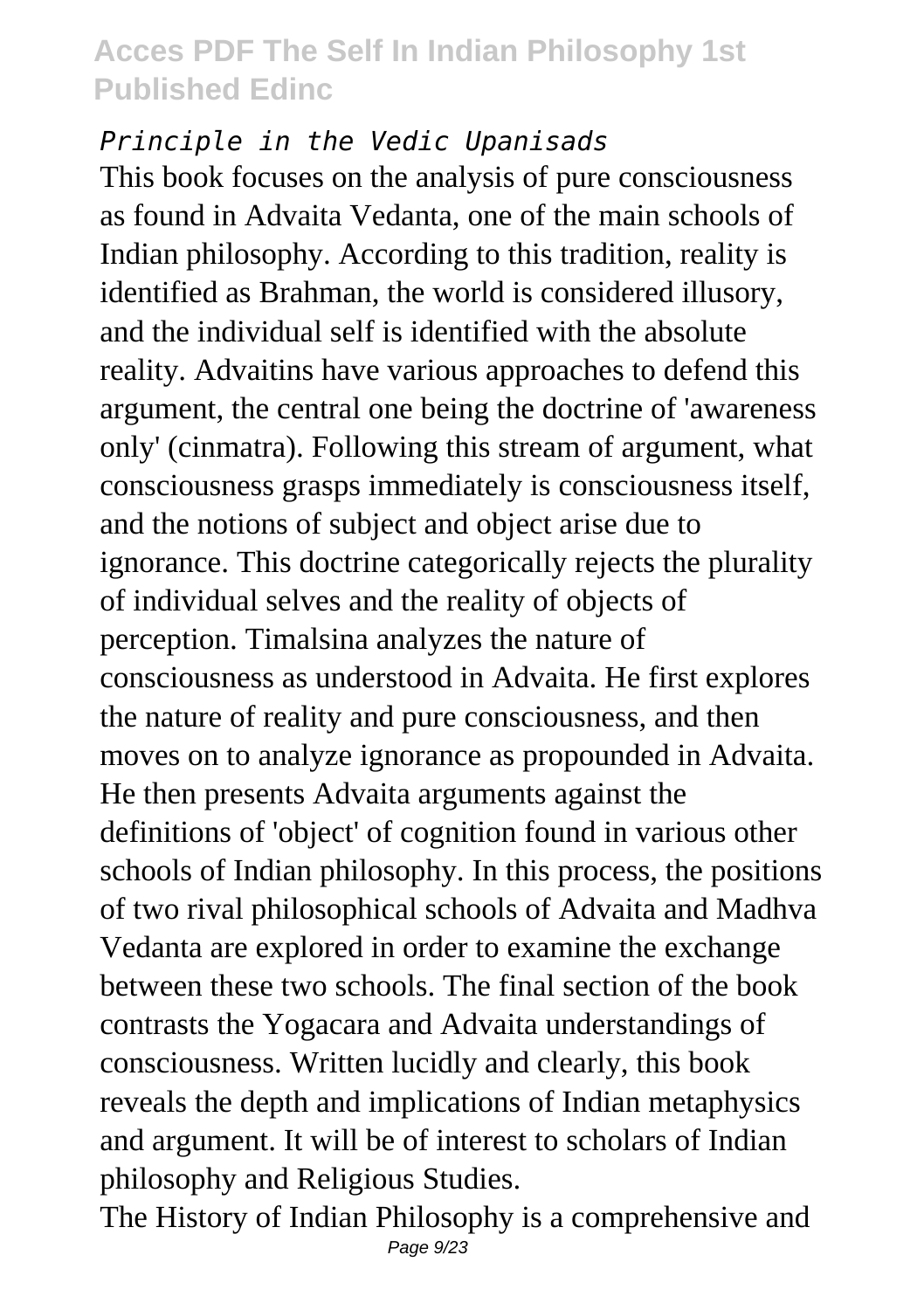authoritative examination of the movements and thinkers that have shaped Indian philosophy over the last three thousand years. An outstanding team of international contributors provide fifty-eight accessible chapters, organised into three clear parts: knowledge, context, concepts philosophical traditions engaging and encounters: modern and postmodern. This outstanding collection is essential reading for students of Indian philosophy. It will also be of interest to those seeking to explore the lasting significance of this rich and complex philosophical tradition, and to philosophers who wish to learn about Indian philosophy through a comparative lens. This is the first comparative study of the self and no-self in Hinduism, Buddhism, and Christianity. In spite of doctrinal differences within these three belief systems, they agree that human beings are in a predicament from which they need to be liberated. Indian religions, including Hinduism and Buddhism, share the belief that human nature is inherently perfectible, while the epistemological and psychological limitation of the human being is integral to Christian belief. Regarding the immortality of the human being, Hinduism and Christianity traditionally and generally agree that human beings, as atman or soul, possess intrinsic immortality. On the contrary, Buddhism teaches the doctrine of no-self (anatta). Further, in their quest to analyze the human predicament and attempt a way out of it, they employ different concepts, such as sin and salvation in Christianity, attachment (tanka) and enlightenment<br> $P_{\text{age 10/23}}$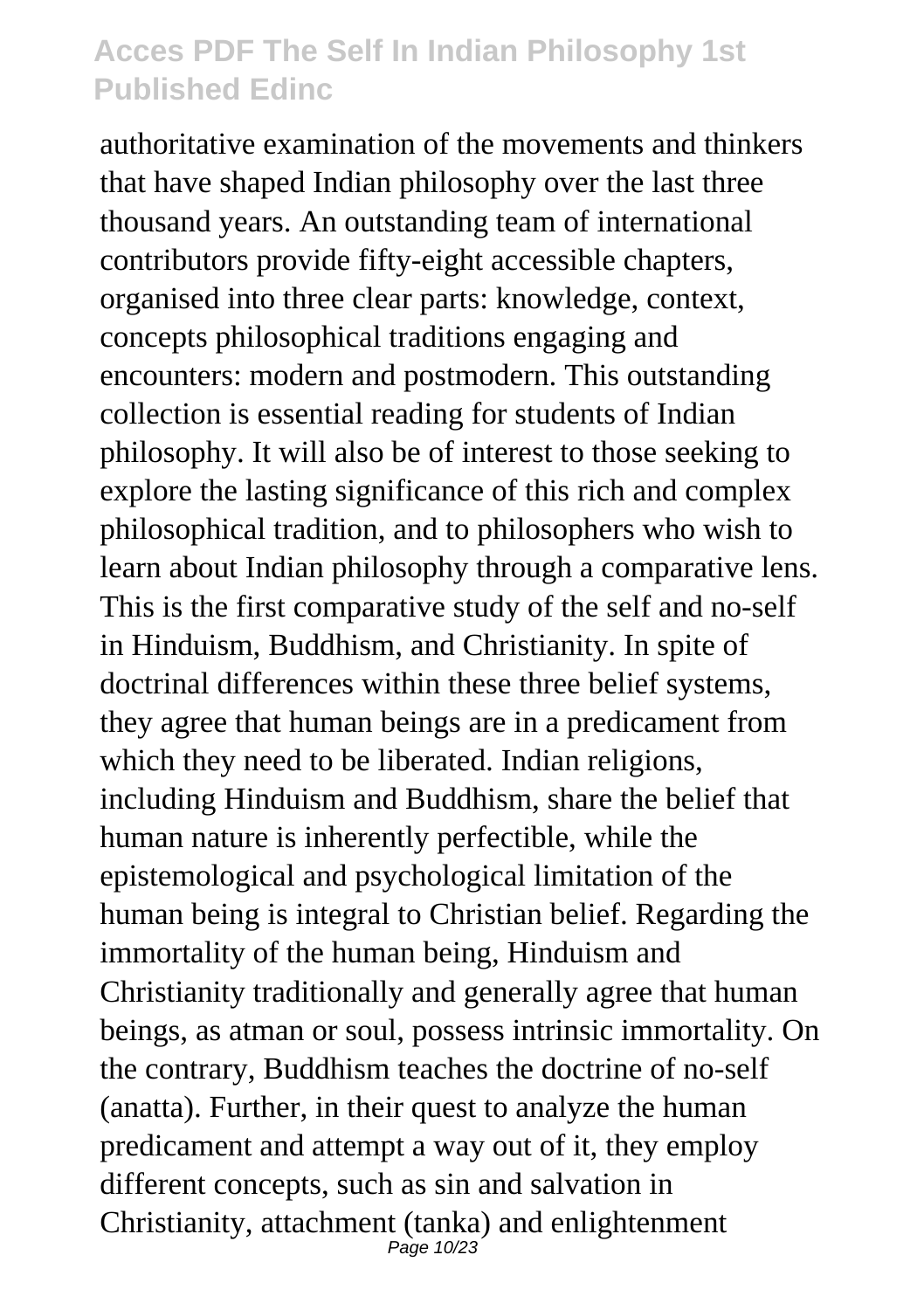(nirvana) in Buddhism, and ignorance (avidya) and liberation (moksa) in Hinduism. This volume seeks to show that that behind these concepts are deep concerns related to human existence and its relationship with the whole creation. These common concerns can be a basis for a greater understanding and dialogue between Christians, Hindus, and Buddhists.

This Work Deals With The Concept Of The Individual Self As Found In All The Well-Known Systems Of Indian Philosophy Including Those Of Vaisnavism, Saivism And Saktism.

Self and Identity in Modern Psychology and Indian Thought

A History of Philosophy Without Any Gaps, Volume 5 History of Indian Philosophy

The School of Recognition on Linguistics and Philosophy of Mind

An Introduction to Indian Philosophy

Naturalism, Consciousness, and the First-Person Stance *Organised in broadly chronological terms, this book presents the philosophical arguments of the great Indian Buddhist philosophers of the fifth century BCE to the eighth century CE. Each chapter examines their core ethical, metaphysical and epistemological views as well as the distinctive area of Buddhist ethics that we call today moral psychology. Throughout, this book follows three key themes that both tie the tradition together and are the focus for most critical dialogue: the idea of anatman or no-self, the appearance/reality*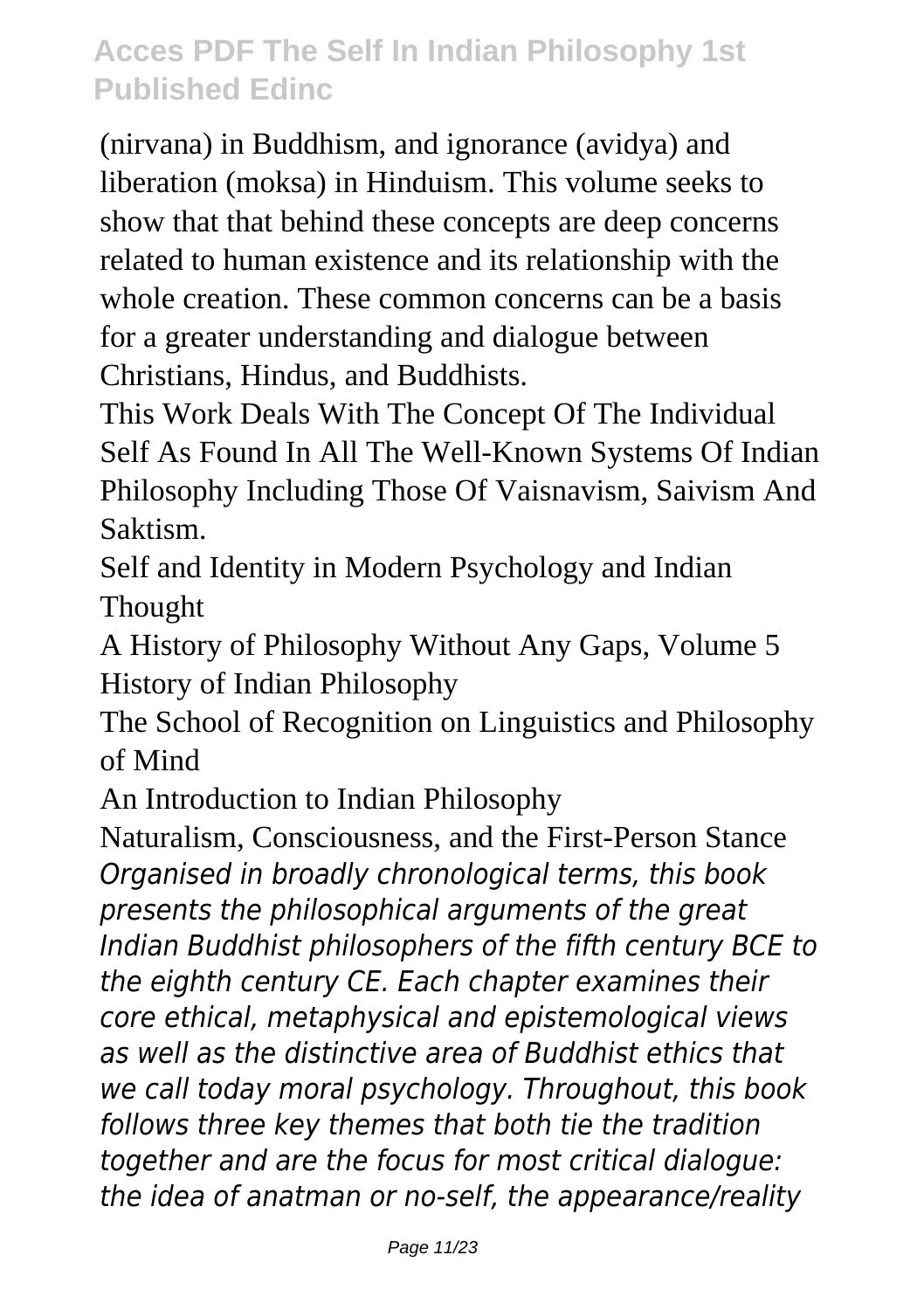*distinction and the moral aim, or ideal. Indian Buddhist philosophy is shown to be a remarkably rich tradition that deserves much wider engagement from European philosophy. Carpenter shows that while we should recognise the differences and distances between Indian and European philosophy, its driving questions and key conceptions, we must resist the temptation to find in Indian Buddhist philosophy, some Other, something foreign, self-contained and quite detached from anything familiar. Indian Buddhism is shown to be a way of looking at the world that shares many of the features of European philosophy and considers themes central to philosophy understood in the European tradition.*

*Who am I? What is my true identity? What is the nature of self? Deepest self? What is the nature of the world? How are self and world related? What is the highest goal of life? These are the questions that Indian philosophy has wrestled with for millennia. Many of the answers it has produced are intimately involved with spirituality, both mystical and theistic. This work, called Self and World: Major Aspects of Indian Philosophy, by Ramesh N. Patel, explores these time-tested answers that are deeply interesting, engrossing and enlightening.Yoga and Vedanta are two of the wellknown philosophies of India that have attempted answers to the above questions about self and world. The classical Indian philosophy's answers to questions about self and world span no less than three distinct religions and their spiritualities: Hinduism, Buddhism and Jainism. Besides yoga and vedanta, Hinduism has*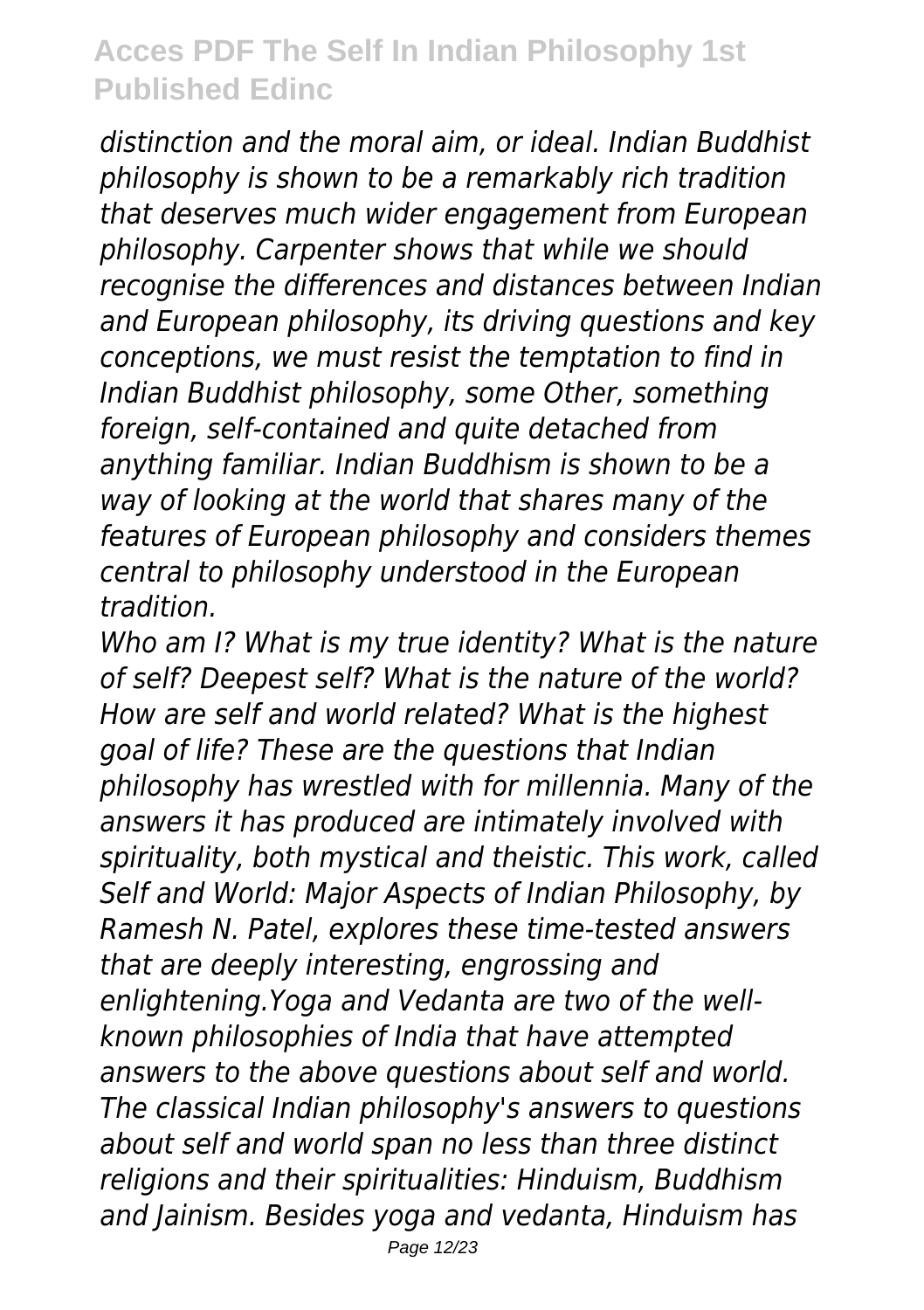*four other answers that have conversed with yoga and vedanta for centuries. Buddhism has four distinct answers that too have conversed with these philosophical and spiritual answers. These conversations have led to very productive exchanges by enriching the resulting development and evolution of each system's answers. The exchange has made the philosophies stronger and diverse. The present work explores and describes these systems in their mature form which preserves their accumulated wisdom.Another feature of this work is its treatment of the philosophy of the ancient texts called the Vedas. Pandit Madhusudan Ojha has unearthed the lost philosophy contained in the Vedas. This Vedic philosophy sports a highly comprehensive yet coherent and relevant system of thought that is also important for its tremendous influence on all later Indian systems including yoga, vedanta and Buddhist systems. This book articulates Vedic philosophy and its historic influence on the thought on self and world in Indian philosophy.The deeply spiritual embedding of Indian philosophy's thought about self and world is particularly relevant to today's strife-torn and polarized world. We need themes of unity in diversity for healing current maladies. The spiritual thought systems of Indian philosophy narrated in the present work provide an array of choices which have great potential for this healing. For example, Buddhism is celebrated for its universal compassion, Jainism for its legendary nonviolence and Hinduism for its tolerance of differences and respect for other faiths. This book shows how these*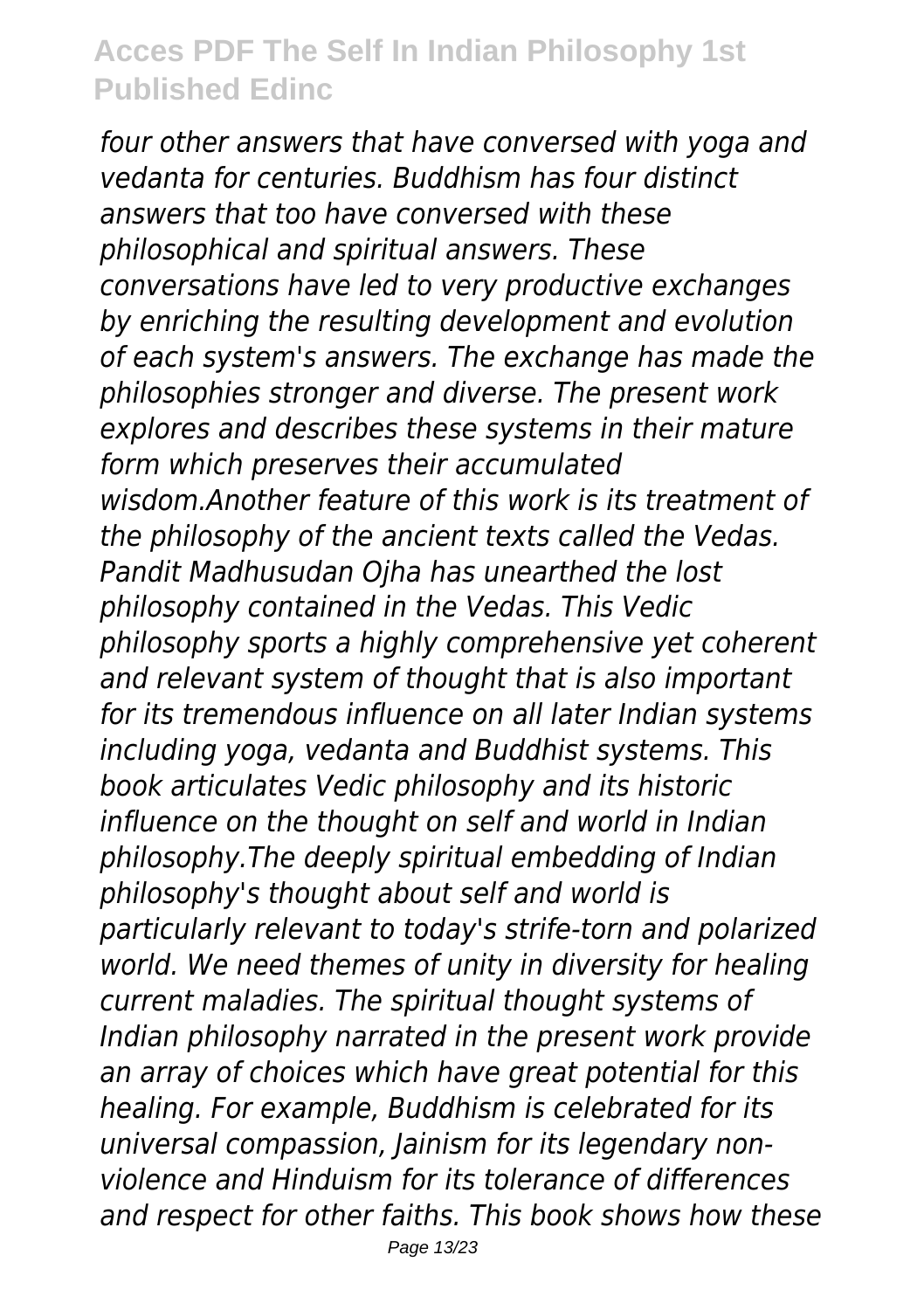*positions are intellectually strengthened and secured by the Buddhist, Jain and Hindu thinkers.*

*Focusing on the rich and variegated cluster of Indic philosophical traditions as they developed from the late Vedic period up to the pre-modern period, Free Will, Agency, and Selfhood in Indian Philosophy offers an understanding, according to each school, of the nature of free will and agency.*

*The nature and reality of self is a subject of increasing prominence among Western philosophers of mind and cognitive scientists. It has also been central to Indian and Tibetan philosophical traditions for over two thousand years. It is time to bring the rich resources of these traditions into the contemporary debate about the nature of self. This volume is the first of its kind. Leading philosophical scholars of the Indian and Tibetan traditions join with leading Western philosophers of mind and phenomenologists to explore issues about consciousness and selfhood from these multiple perspectives. Self, No Self? is not a collection of historical or comparative essays. It takes problemsolving and conceptual and phenomenological analysis as central to philosophy. The essays mobilize the argumentative resources of diverse philosophical traditions to address issues about the self in the context of contemporary philosophy and cognitive science. Self, No Self? will be essential reading for philosophers and cognitive scientists interested in the nature of the self and consciousness, and will offer a valuable way into the subject for students. Sanskrit Terms Defined in English*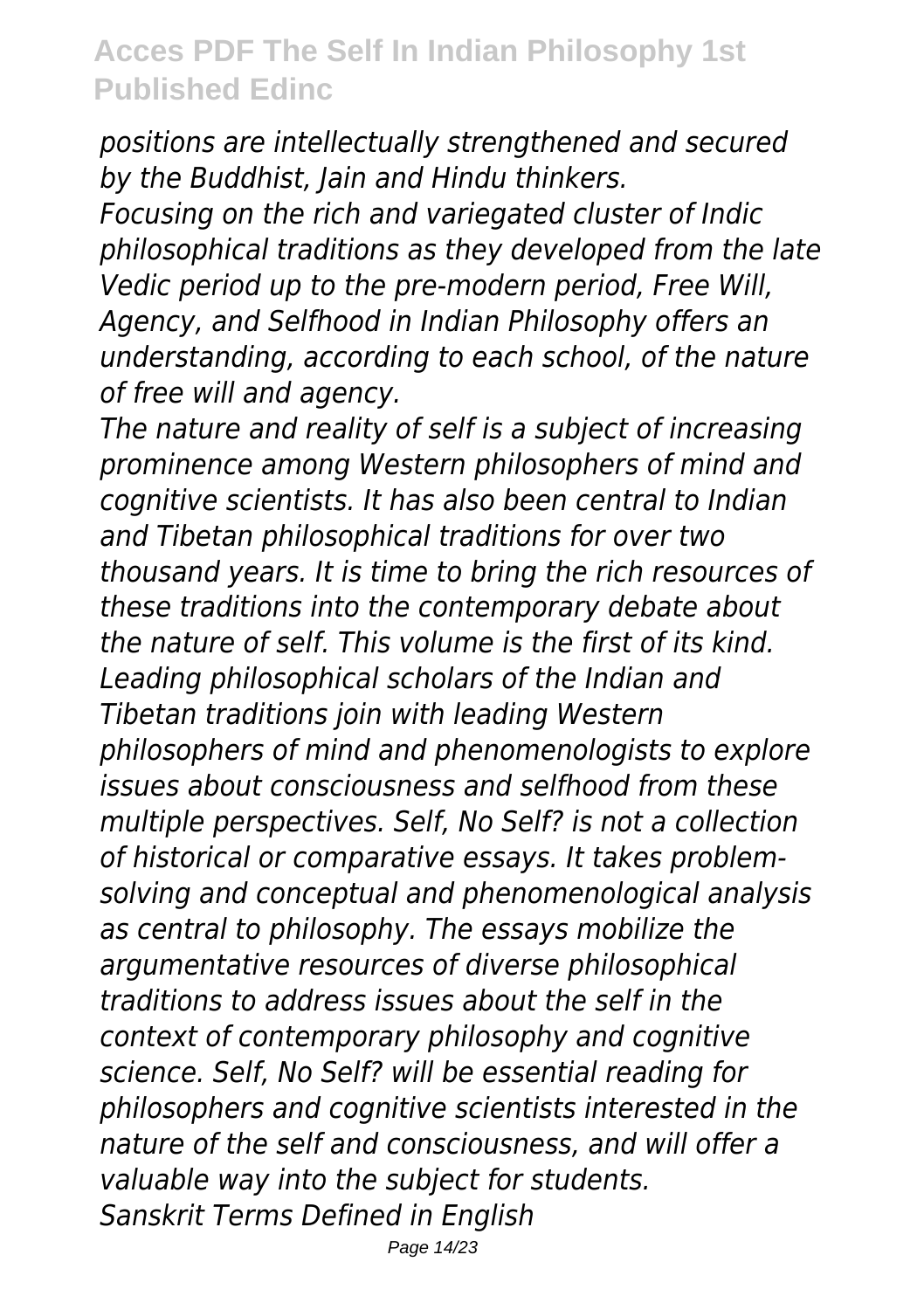#### *A Reader*

*The Upanishadic Doctrine of the Self The Limits to Absolute Knowledge of Self in Indian Philosophy*

*Candrakīrti on the Selflessness of Persons World, Self, and Language in Indian and Western Thought*

*Deepak Sarma completes the first outline in more than fifty years of India's key philosophical traditions, inventively sourcing seminal texts and clarifying language, positions, and issues. Organized by tradition, the volume covers six schools of orthodox Hindu philosophy: Mimamsa (the study of the earlier Vedas, later incorporated into Vedanta), Vedanta (the study of the later Vedas, including the Bhagavad Gita and the Upanishads), Sankhya (a form of self-nature dualism), Yoga (a practical outgrowth of Sankhya), and Nyaya and Vaisesika (two forms of realism). It also discusses Jain philosophy and the Mahayana Buddhist schools of Madhyamaka and Yogacara. Sarma maps theories of knowledge, perception, ontology, religion, and salvation, and he details central concepts, such as the pramanas (means of knowledge), pratyaksa (perception), drayvas (types of being), moksa (liberation), and nirvana. Selections and accompanying materials inspire a reassessment of long-held presuppositions and modes of thought, and accessible translations prove the modern relevance of these enduring works.*

*Using the term world to mean a creative response to objective reality, this book considers the ways in which Eastern and Western peoples construct their natural, social, aesthetic, and religious worlds. It points the way to a view of Eastern and Western as complementary, rather than contradictory, descriptions. In this 5 lecture series Graham Burns gives a broad overview of the Upanishads, explaining the history and culture in which they arose. He takes you through several themes that are explored in*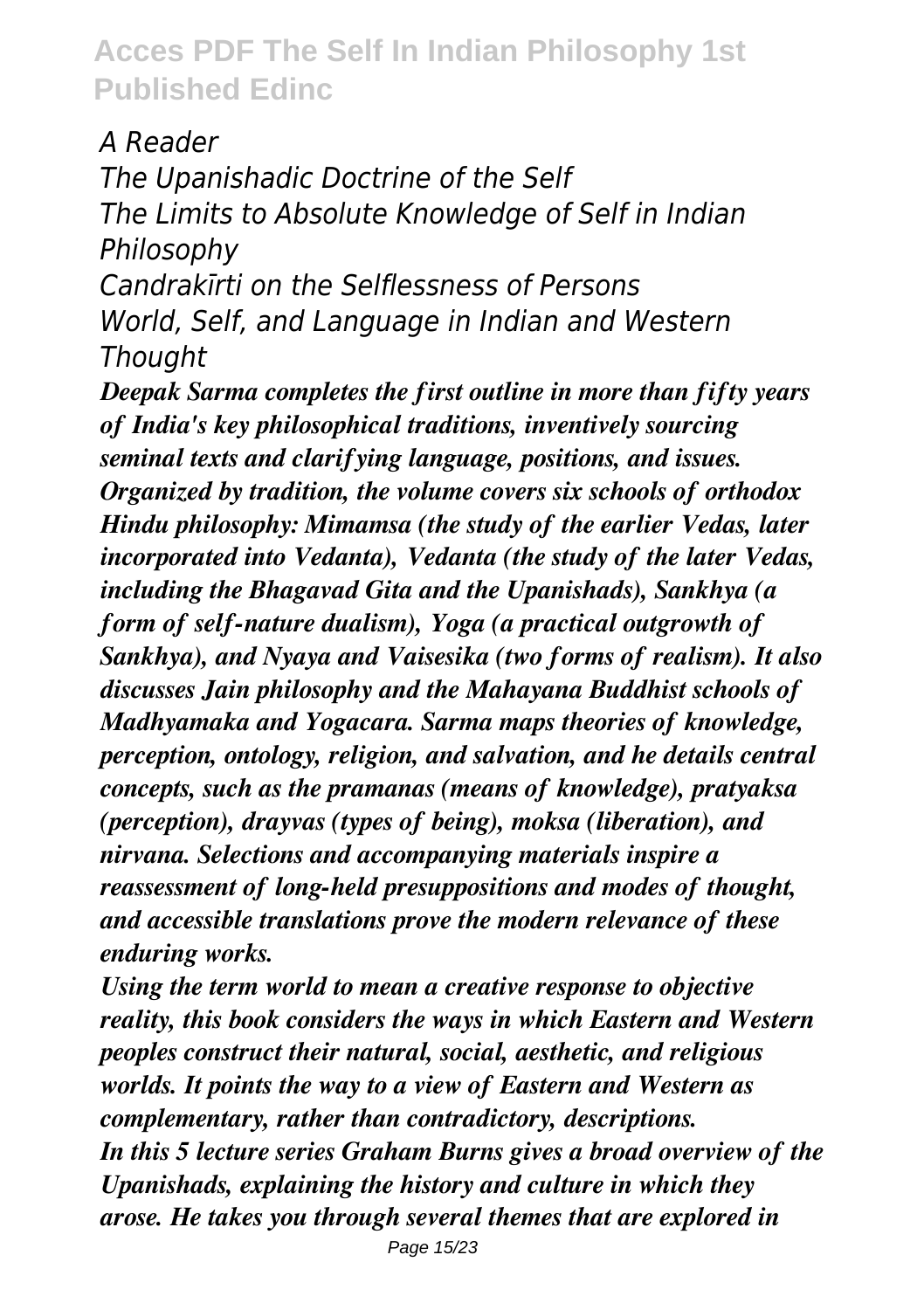*some of the more prominent Upanishads. He illuminates important concepts that begin to form the foundation of much of Indian thought. Graham presents this lecture series in a clear, intelligent way that is sure to make the wisdom of the Upanishads accessible for anyone interested in learning more about the foundations of Indian philosophy. Session 1: Introduction to the Upanishads & their historical background Session 2: Key ideas found throughout the Upanishads Session 3: Exploring the narratives found throughout the texts Session 4: Stories of Atman or the Self Session 5: Philosophical interpretations the upanishads by eknath easwaran hindu scriptures vedic texts hindu philosophy hindu atman brahman meaning ego soul self the upanishads kindle veda vedas in english self actualization know thy true self eternal path The General Session of the Philosophy Section at the 12th World Sanskrit Conference, Helsinki, comprised altogether twenty-two papers, covering Nyaya and Vaisesika, Samkhya and Yoga, as well as Mimamsa and Vedanta with its sub-traditions. Furthermore, there were contributions on the philosophy of the Saiva Siddhanta tradition, on Carvaka and Buddhist philosophy, and on the grammatical philosophy of Bhartrhari. The first part of the book Studies in Indian Philosophy contains nine studies on individual topics and concepts in Indian philosophy from various perspectives, viz., historical-philolo-gical, philosophical and comparative. They are inter alia concerned with such fundamental issues as the characteristic signs of the Self, the concept of Vijnapti-matrata in Vasuban-dhu's Yogacara, the notion of unchanging cognition in the writings of the Kashmirian author Ramakantha, the definition of existence according to the late Buddhist philosopher Jnanasrimitra, and the significance of the sadhanacatustaya in Vedanta. In the second part of the book Studies in the Textual History of Indian Philosophy two papers contribute to the study of the textual history of Indian philosophy, with a focus on the Patanjala-yogasastra and Candrananda's commentary on the Vaisesikasutra.*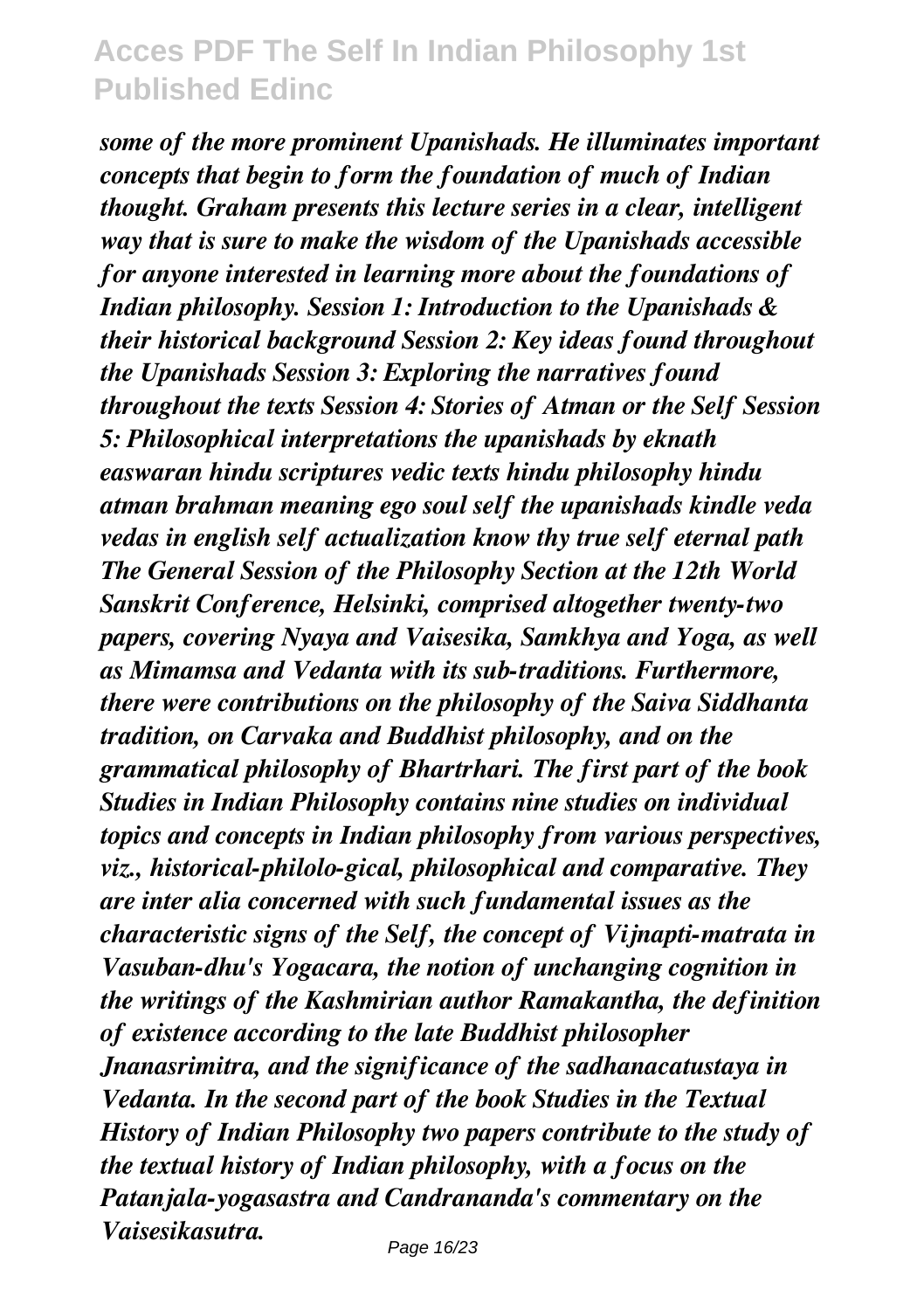#### *Studies in Indian Philosophy Ātman and Moksha. Self and self-realization The Concealed Art of the Soul Self, No Self? Self and World Crossing Horizons*

This book presents a fascinating examination of modern Indian philosophical thought from the margins. It considers the subject from two perspectives – how it has been understood beyond India and how Indian thinkers have treated Western ideas in the context of Indian society. The book discusses the concepts of the self, the other and the border that underline various debates on modernity. In this framework, it proposes the notion of the other as an enabler in taking cue from the lives of Swami Vivekananda, Mahatma Gandhi and Rabindranath Tagore. It focusses on the nature and compulsions of the colonised self, and its response to the body of unfamiliar and sometimes oppressive ideas. The study traces these themes with allusion to the works of Edward Said, Frantz Fanon and Krishna Chandra Bhattacharyya and the Bhagavad Gita. The author exposes the limitations in existing theories of self, the incompatibility between the slavery of self and svaraj in ideas, how the premodern village intersects modern city and democracy, the radical challenges that confront society with its accumulated social evils, inequality, hierarchy and the need for reform and non-violence. This engaging work will be of interest to scholars and researchers of Indian philosophy, social and political philosophy, Indian political theory, postcolonialism and South Asian studies.

Peter Adamson and Jonardon Ganeri present a lively introduction to one of the world's richest intellectual traditions: the philosophy of classical India. They begin with the earliest extant literature, the Vedas, and the explanatory works that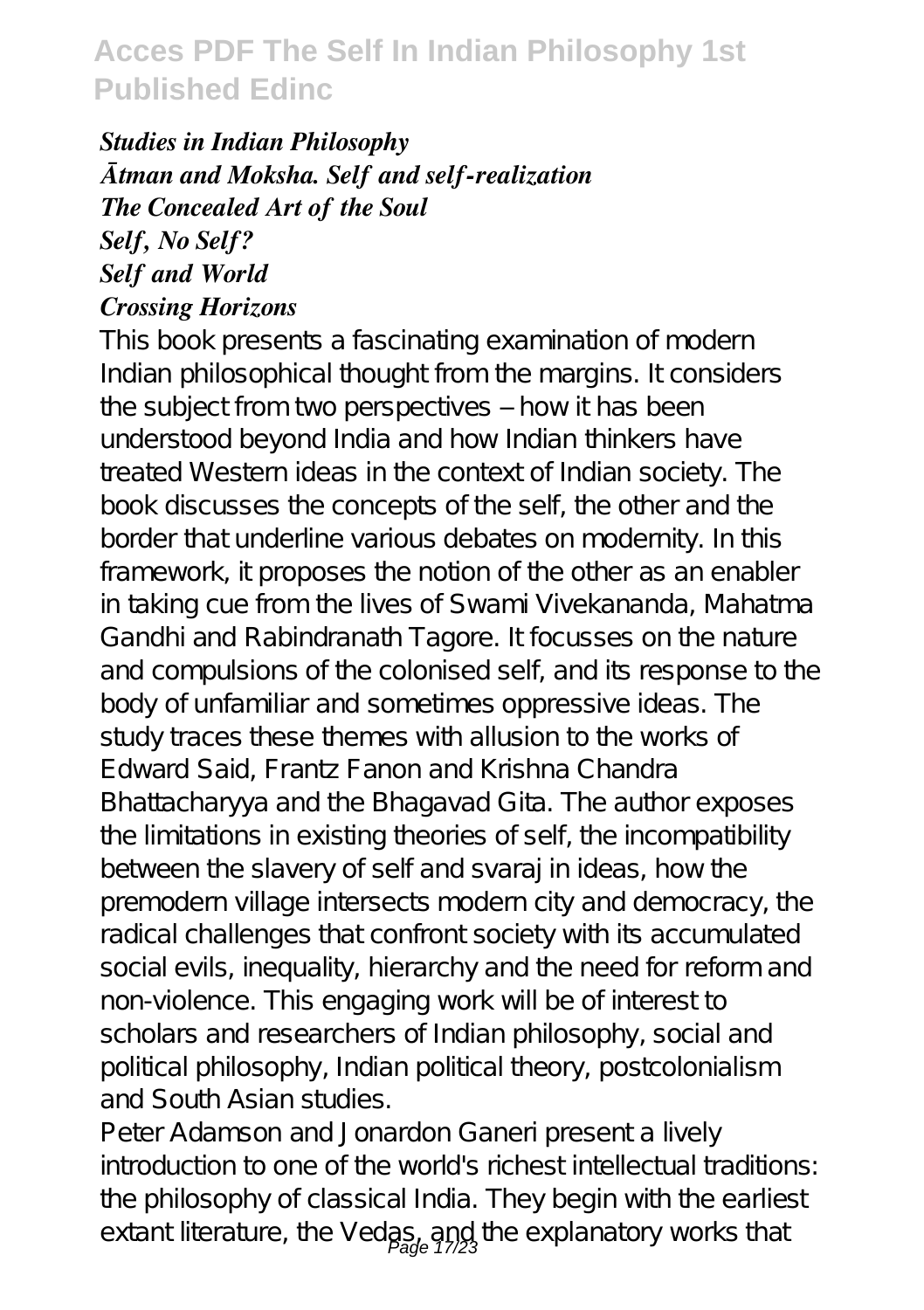these inspired, known as Upani.sads. They also discuss other famous texts of classical Vedic culture, especially the Mahbhr=ar=ata and its most notable section, the Bhagavad-G=ita, alongside the rise ofBuddhism and Jainism. This opening section emphasizes the way that philosophy was practiced as a form of life in search of liberation from suffering. From there, Adamson and Ganeri move on to the explosion of philosophicalspeculation devoted to foundational texts called 'sutras,' discussing such traditions as the logical and epistemological Ny=aya school, the monism of Advaita Ved=anta, and the spiritual discipline of Yoga. The final section charts further developments within Buddhism, highlighting Nag=arjuna's radical critique of 'non-dependent' concepts and the no-self philosophy of mind found in authors like Dign=aga, and within Jainism, focusing especially on its 'standpoint' epistemology. Adamson and Ganerithen conclude by considering much-debated question of whether Indian philosophy may have influenced ancient Greek philosophy and the impact that this area of philosophy on later Western thought. Unlikeother introductions that cover the main schools and positions, consider philosophical themes such as nonviolence, political authority, and the status of women, while also covering textual traditions typically left out of overviews of Indian thought, like the C=arv=aka school, Tantra, and aesthetic theory.

From the sixth century BCE onwards there occurred a revolution in thought, with novel ideas such as such as that understanding the inner self is both vital for human well-being and central to understanding the universe. This intellectual transformation is sometimes called the beginning of philosophy. And it occurred - independently it seems - in both India and Greece, but not in the vast Persian Empire that divided them. How was this possible? This is a puzzle that has never been solved. This yolume brings together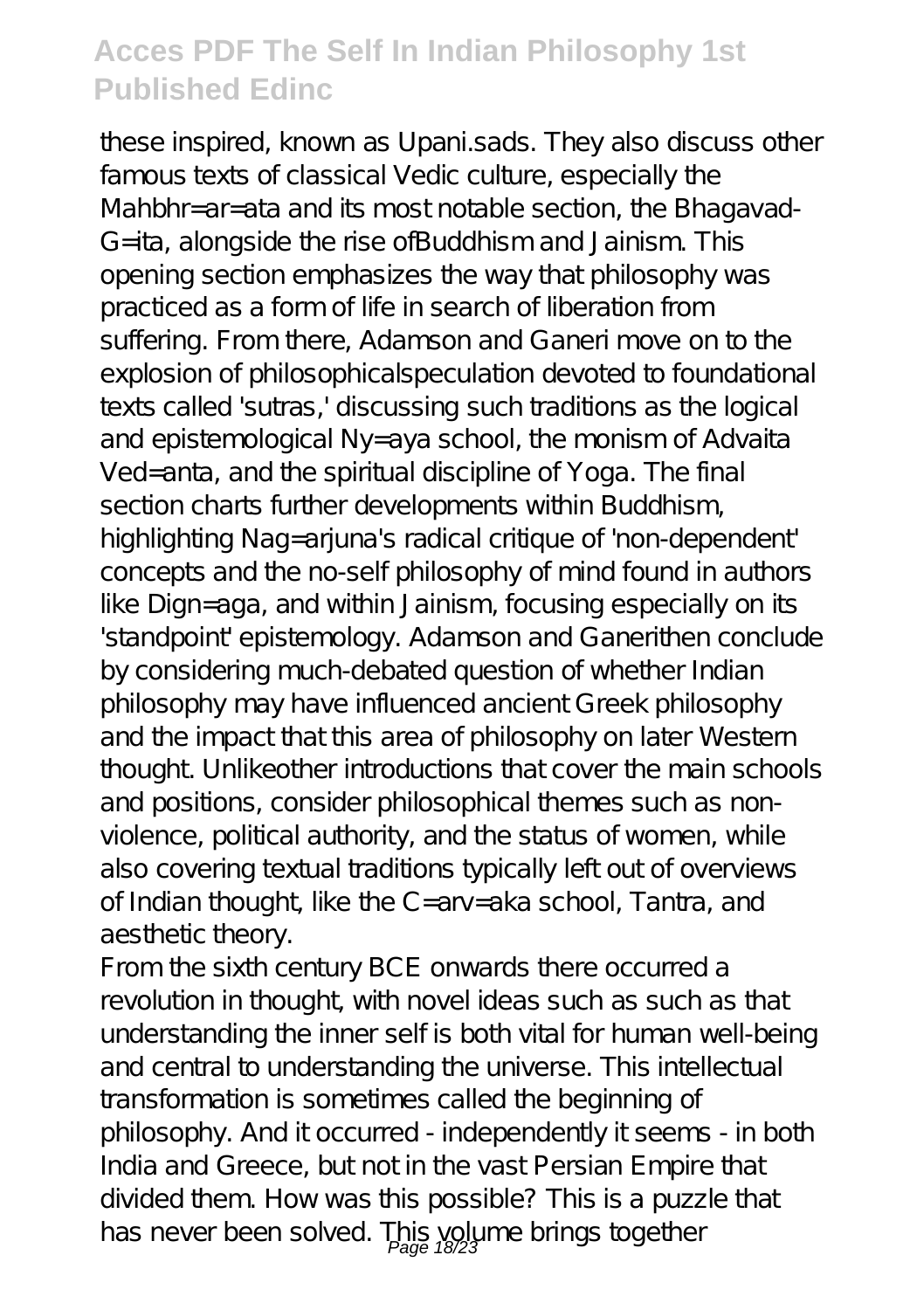Hellenists and Indologists representing a variety of perspectives on the similarities and differences between the two cultures, and on how to explain them. It offers a collaborative contribution to the burgeoning interest in the Axial Age and will be of interest to anyone intrigued by the big questions inspired by the ancient world. The Self in Indian PhilosophySelf and WorldMajor Aspects of Indian PhilosophyIndependently Published Indian Buddhist Philosophy Reflections on Indian Philosophical Thought Consciousness in Indian Philosophy Philosophy and the Self The Concept of Self in Hinduism, Buddhism, and Christianity and Its Implication for Interfaith Relations Free Will, Agency, and Selfhood in Indian Philosophy The Oxford Handbook of Indian Philosophy tells the story of philosophy in India through a series of exceptional individual acts of philosophical virtuosity. It brings together forty leading international scholars to record the diverse figures, movements, and approaches that constitute philosophy in the geographical region of the Indian subcontinent, a region sometimes nowadays designated South Asia. The volume aims to be ecumenical, drawing from different locales, languages, and literary cultures, inclusive of dissenters, heretics and sceptics, of philosophical ideas in thinkers not themselves primarily philosophers, and reflecting India's north-western borders with the Persianate and Arabic worlds, its north-eastern boundaries with Tibet, Nepal, Ladakh and China, as well as the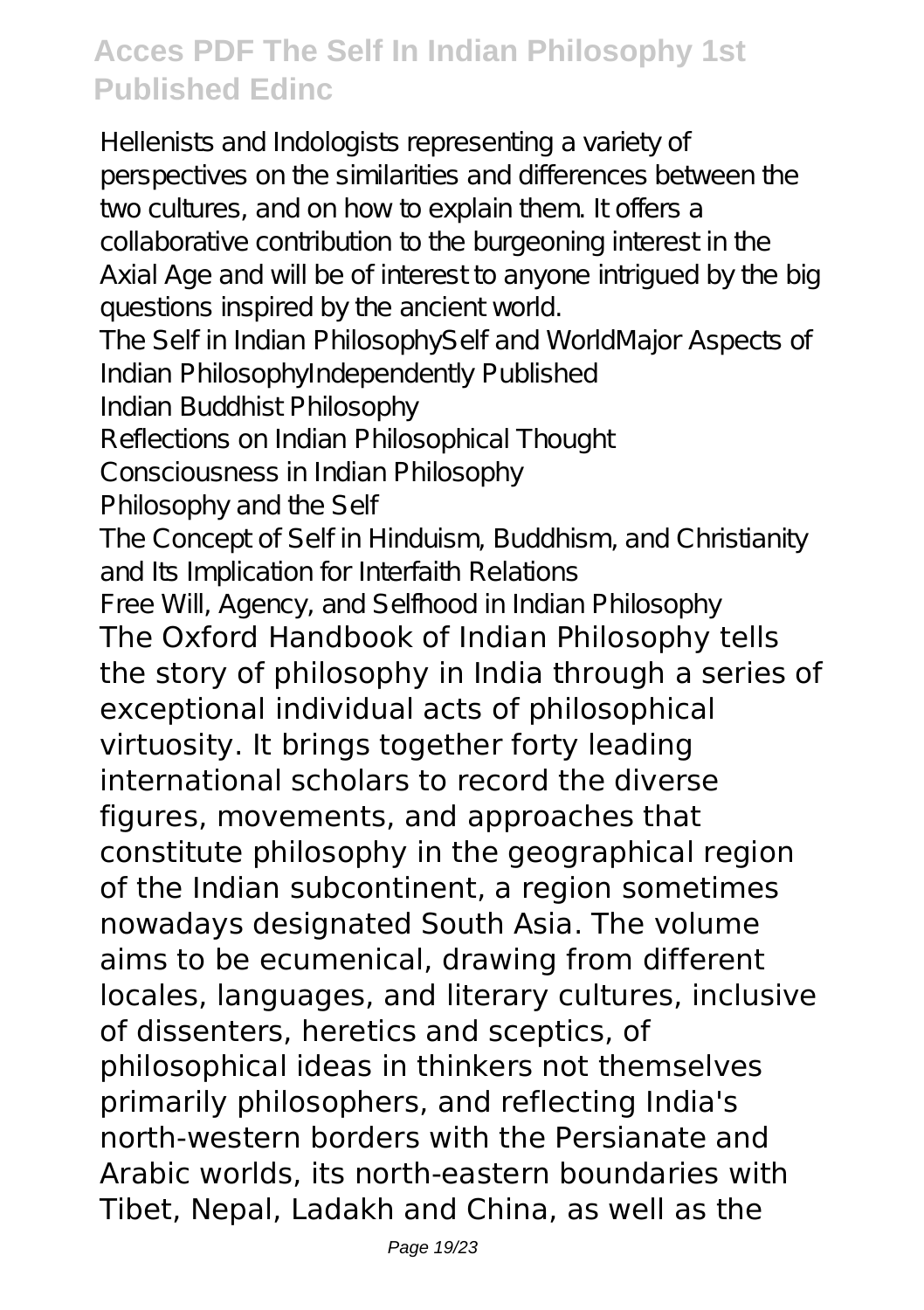southern and eastern shores that afford maritime links with the lands of Theravda Buddhism. Indian Philosophy has been written in many languages, including Pali, Prakrit, Sanskrit, Malayalam, Urdu, Gujarati, Tamil, Telugu, Bengali, Marathi, Persian, Kannada, Punjabi, Hindi, Tibetan, Arabic and Assamese. From the time of the British colonial occupation, it has also been written in English. It spans philosophy of law, logic, politics, environment and society, but is most strongly associated with wide-ranging discussions in the philosophy of mind and language, epistemology and metaphysics (how we know and what is there to be known), ethics, metaethics and aesthetics, and metaphilosophy. The reach of Indian ideas has been vast, both historically and geographically, and it has been and continues to be a major influence in world philosophy. In the breadth as well as the depth of its philosophical investigation, in the sheer bulk of surviving texts and in the diffusion of its ideas, the philosophical heritage of India easily stands comparison with that of China, Greece, the Latin west, or the Islamic world.

In The Concealed Art of the Soul, Jonardon Ganeri presents a variety of perspectives on the nature of the self as seen by major schools of classical Indian philosophy. For Indian thinkers, a philosophical treatise about the self should not only reveal the truth about the nature of the soul, but should also engage the reader in a process of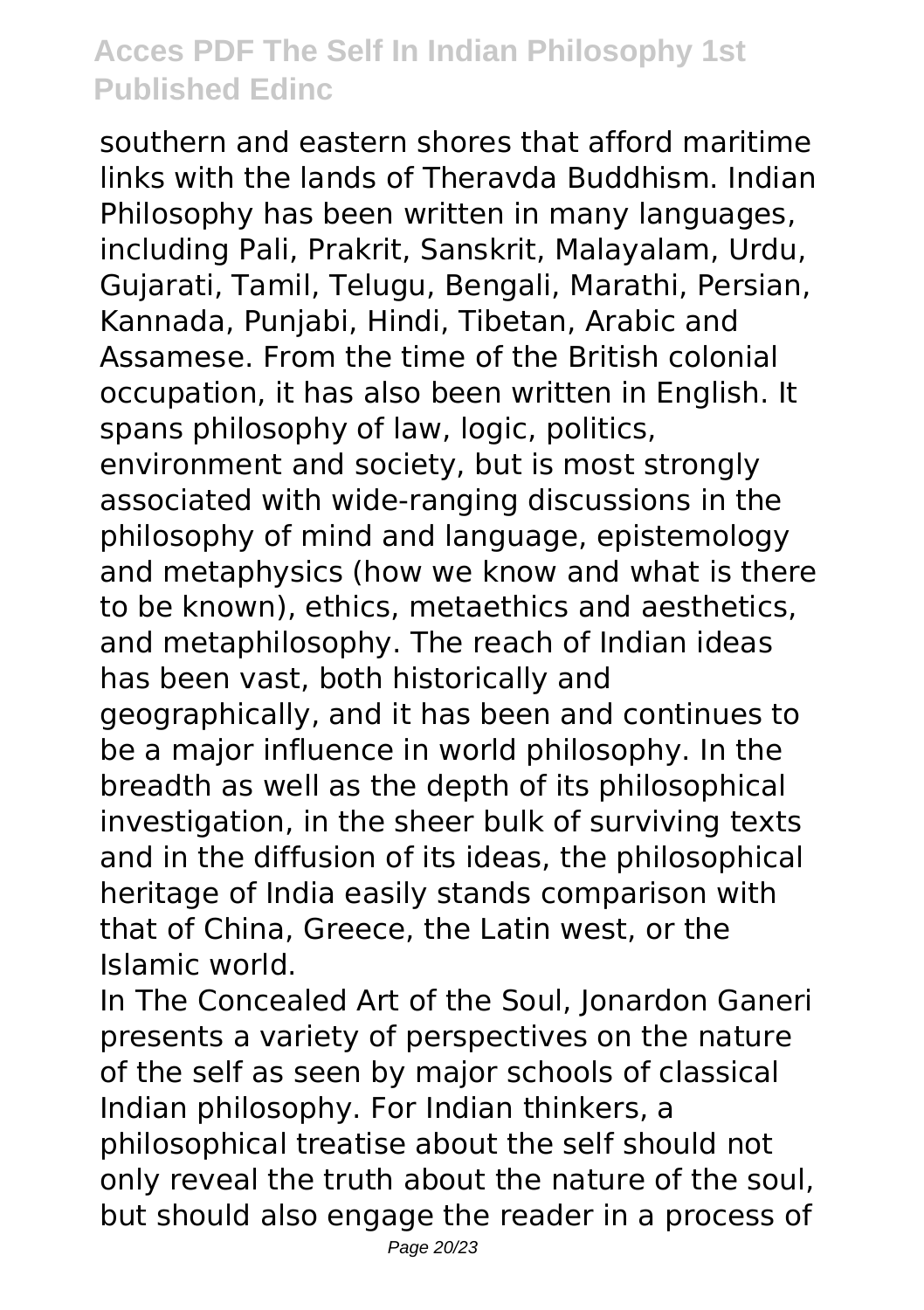study and contemplation that will eventually lead to self-transformation. By combining careful attention to philosophical content and sensitivity to literary form, Ganeri deepens our understanding of some of the greatest works in Indian literary history. His magisterial survey includes the Upanisads, the Buddha's discourses, the epic Mahabharata, and the writings of Candrakirti, whose work was later to provide the foundation for Tibetan Buddhism. Ganeri argues that many Western theories of selfhood are not only present in, but are developed to high degree of sophistication in these writings, and that there are other ideas about the self found in the work of classical Indian thinkers which present-day analytic philosophers have not yet begun to explore. Scholars and students of philosophy and religious studies, particularly those with an interest in Indian and Western conceptions of the self, will find this book fascinating reading. The selection of essays in this volume aims to present Indian philosophy as an autonomous intellectual tradition, with its own internal dynamics, rhythms, techniques, problematics and approaches, and to show how the richness of this tradition has a vital role in a newly emerging global and international discipline of philosophy, one in which a diversity of traditions exchange ideas and grow through their interaction with one another. This new volume is an abridgement of the four-volume set, Indian Philosophy, published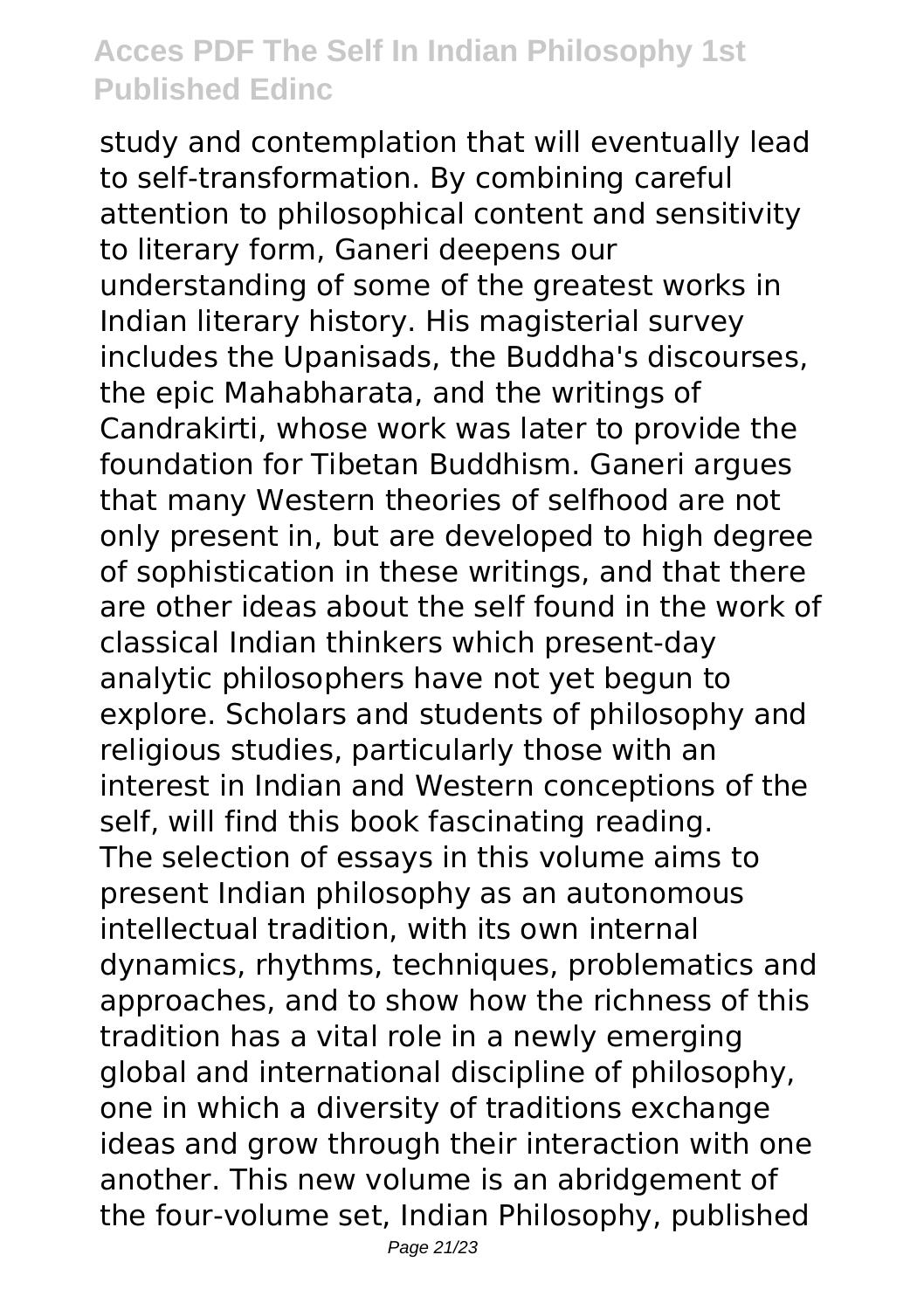by Routledge in 2016. The selection of chapters was made in collaboration with the editors at Routledge. The purpose of this volume is to reintroduce the heritage of 'Indian Philosophy' to a contemporary readership by acquainting the reader with some of the core themes of Indian philosophy, such as the concept of philosophy, philosophy as a search for the self, Buddhist philosophy of mind, metaphysics, epistemology, language and logic.

Since the Buddha did not fully explain the theory of persons that underlies his teaching, in later centuries a number of different interpretations were developed. This book presents the interpretation by the celebrated Indian Buddhist philosopher, Candrakirti (ca. 570–650 C.E.). Candrakirti's fullest statement of the theory is included in his Autocommentary on the Introduction to the Middle Way (Madhyamakavatarabhasya), which is, along with his Introduction to the Middle Way (Madhyamakavatara ), among the central treatises that present the Prasavgika account of the Madhyamaka (Middle Way) philosophy. In this book, Candrakirti's most complete statement of his theory of persons is translated and provided with an introduction and commentary that present a careful philosophical analysis of Candrakirti's account of the selflessness of persons. This analysis is both philologically precise and analytically sophisticated. The book is